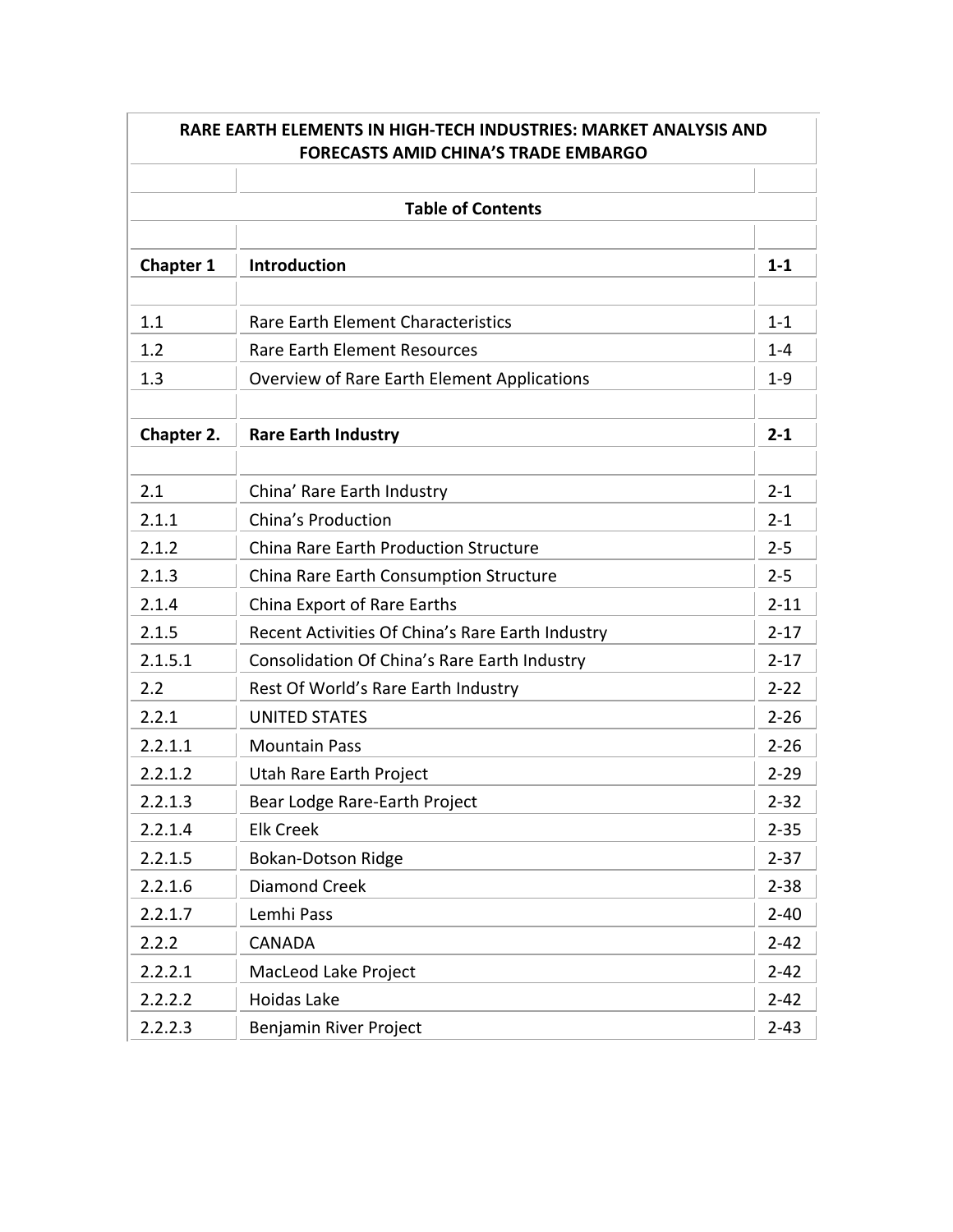| 2.2.2.4          | Douglas River Project                    | $2 - 45$ |
|------------------|------------------------------------------|----------|
| 2.2.2.5          | Nechalacho Rare Earth Element Project    | $2 - 47$ |
| 2.2.2.6          | Archie Lake                              | $2 - 53$ |
| 2.2.2.7          | <b>Bulstrode Rare Earth Property</b>     | $2 - 54$ |
| 2.2.2.8          | <b>Mount Copeland</b>                    | $2 - 55$ |
| 2.2.2.9          | <b>Cross Hills Newfoundland</b>          | $2 - 56$ |
| 2.2.2.10         | Kipawa                                   | $2 - 57$ |
| 2.2.2.11         | <b>Strange Lake</b>                      | $2 - 58$ |
| 2.2.2.12         | Ytterby                                  | $2 - 59$ |
| 2.2.2.13         | <b>Grevet REE</b>                        | $2 - 60$ |
| 2.2.2.14         | <b>Turner Falls</b>                      | $2 - 62$ |
| 2.2.3            | <b>SOUTH AFRICA</b>                      | $2 - 63$ |
| 2.2.3.1          | Steenkampskraal Mine South Africa        | $2 - 63$ |
| 2.2.4            | <b>AUSTRALIA</b>                         | $2 - 66$ |
| 2.2.4.1          | <b>Nolans Bore</b>                       | $2 - 66$ |
| 2.2.4.2          | Mount Weld                               | $2 - 69$ |
| 2.2.4.3          | Jungle Well/ Laverton                    | $2 - 71$ |
| 2.2.5            | <b>GREENLAND</b>                         | $2 - 71$ |
| 2.2.5.1          | Kvanefjeld Project                       | $2 - 71$ |
| 2.2.6            | <b>ARGENTINA</b>                         | $2 - 74$ |
| 2.2.6.1          | Cueva del Chacho                         | $2 - 74$ |
| 2.2.6.2          | <b>Susques Property - Jujuy Province</b> | $2 - 76$ |
| 2.2.6.3          | John Galt Project                        | $2 - 77$ |
| 2.2.7            | <b>INDIA</b>                             | $2 - 78$ |
| 2.2.7.1          | Indian Rare Earth                        | $2 - 78$ |
| 2.2.8            | <b>RUSSIA</b>                            | $2 - 79$ |
| 2.2.8.1          | Kutessay II                              | $2 - 79$ |
| 2.3              | <b>Profiles of Mining Corporations</b>   | $2 - 81$ |
|                  |                                          |          |
| <b>Chapter 3</b> | <b>Rare Earth Market Analysis</b>        | $3-1$    |
|                  |                                          |          |
| 3.1              | Overview                                 |          |
| $3 - 1$          |                                          |          |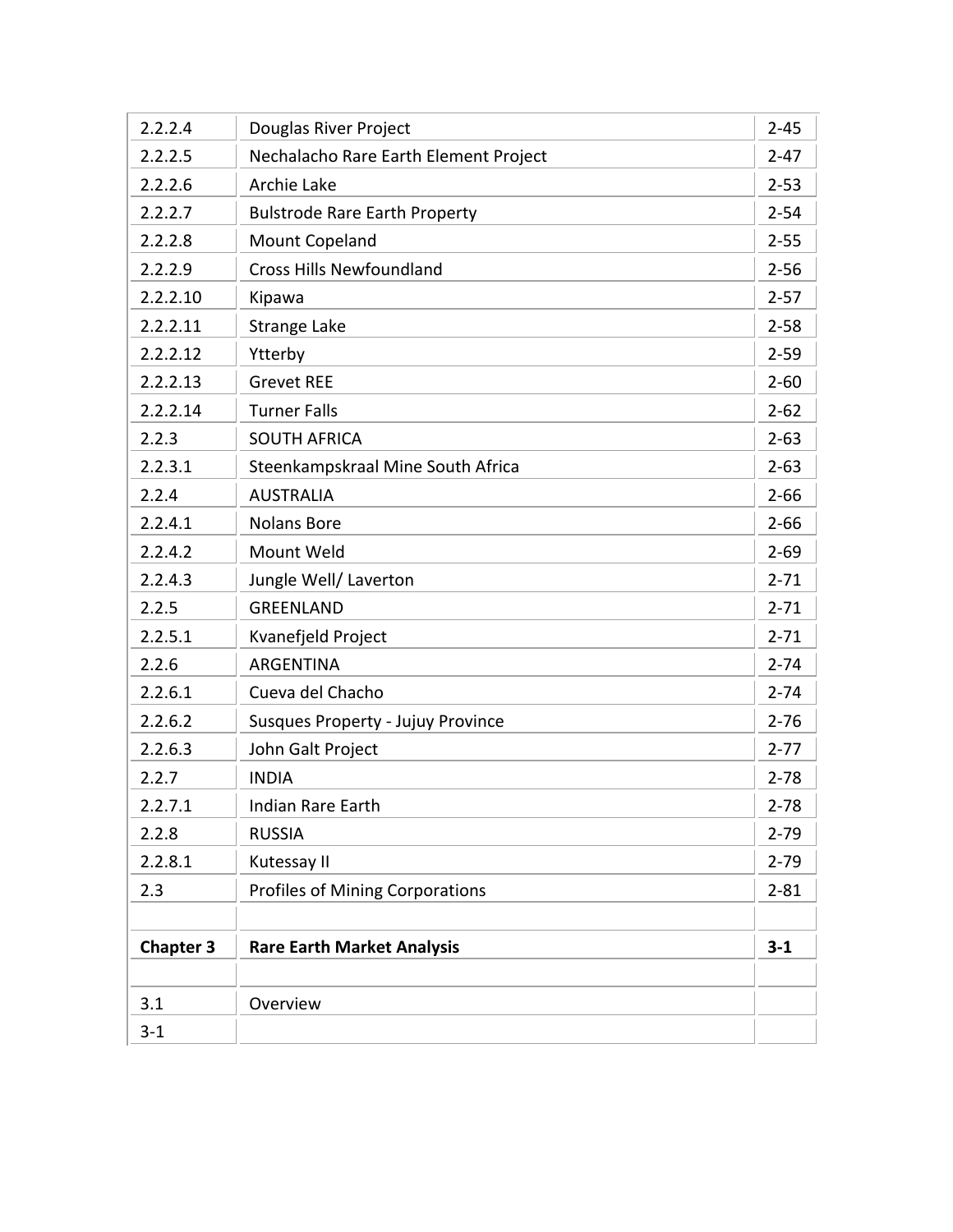| 3.2              | <b>Rare Earth Market</b>                                    | $3 - 4$  |
|------------------|-------------------------------------------------------------|----------|
| 3.2.1            | <b>Domestic Production and Consumption</b>                  | $3 - 4$  |
| 3.2.2            | China Production and Consumption                            | $3 - 10$ |
| 3.3              | <b>Global Rare Earth Market Analysis</b>                    | $3 - 15$ |
|                  |                                                             |          |
| <b>Chapter 4</b> | <b>Impact on Hi-Tech Applications</b>                       | $4 - 1$  |
|                  |                                                             |          |
| 4.1              | Semiconductors                                              | $4 - 1$  |
| 4.1.1            | <b>Technology Impacted</b>                                  | $4 - 1$  |
| 4.1.1.1          | <b>High-k Dielectrics</b>                                   | $4 - 1$  |
| 4.1.1.2          | <b>Polishing Powders</b>                                    | $4 - 9$  |
| 4.1.2            | <b>Rare Earth Material Used</b>                             | $4 - 12$ |
| 4.1.3            | Market Forecast of Impacted Semiconductor Devices/Materials | $4 - 12$ |
| 4.2              | Hard Disk Drives (HDDs)                                     | $4 - 14$ |
| 4.2.1            | <b>Technology Impacted</b>                                  | $4 - 14$ |
| 4.2.1.1          | <b>Neo Magnets for HDDs</b>                                 | $4 - 16$ |
| 4.2.1.2          | <b>High Strength Glass Substrates</b>                       | $4 - 19$ |
| 4.2.1.           | 3 Polishing Materials                                       | $4 - 19$ |
| 4.2.2            | Rare Earth Material Used                                    | $4 - 20$ |
| 4.2.3            | Market Forecast of Impacted HDD Devices/Materials           | $4 - 22$ |
| 4.3              | Displays - FPD/CRT                                          | $4 - 27$ |
| 4.3.1            | <b>Technology Impacted</b>                                  | $4 - 27$ |
| 4.3.1.1          | <b>Polishing Materials</b>                                  | $4 - 27$ |
| 4.3.1.2          | Phosphors                                                   | $4 - 29$ |
| 4.3.2            | <b>Rare Earth Material Used</b>                             | $4 - 33$ |
| 4.3.3            | Market Forecast of Impacted CRT/FPD Devices/Materials       | $4 - 34$ |
| 4.4              | Mobile and Mobile Internet Devices                          | $4 - 39$ |
| 4.4.1            | <b>Technology Impacted</b>                                  | $4 - 39$ |
| 4.4.2            | Rare Earth Material Used                                    | $4 - 39$ |
| 4.4.3            | Market Forecast of Impacted Mobile Devices/Materials        | $4 - 40$ |
| 4.5              | Solid State Lighting - LED/CFL                              | $4 - 43$ |
| 4.5.1            | <b>Technology Impacted</b>                                  | $4 - 43$ |
| 4.5.1.1          | Phosphors for Light Emitting Diodes (LEDs)                  | $4 - 43$ |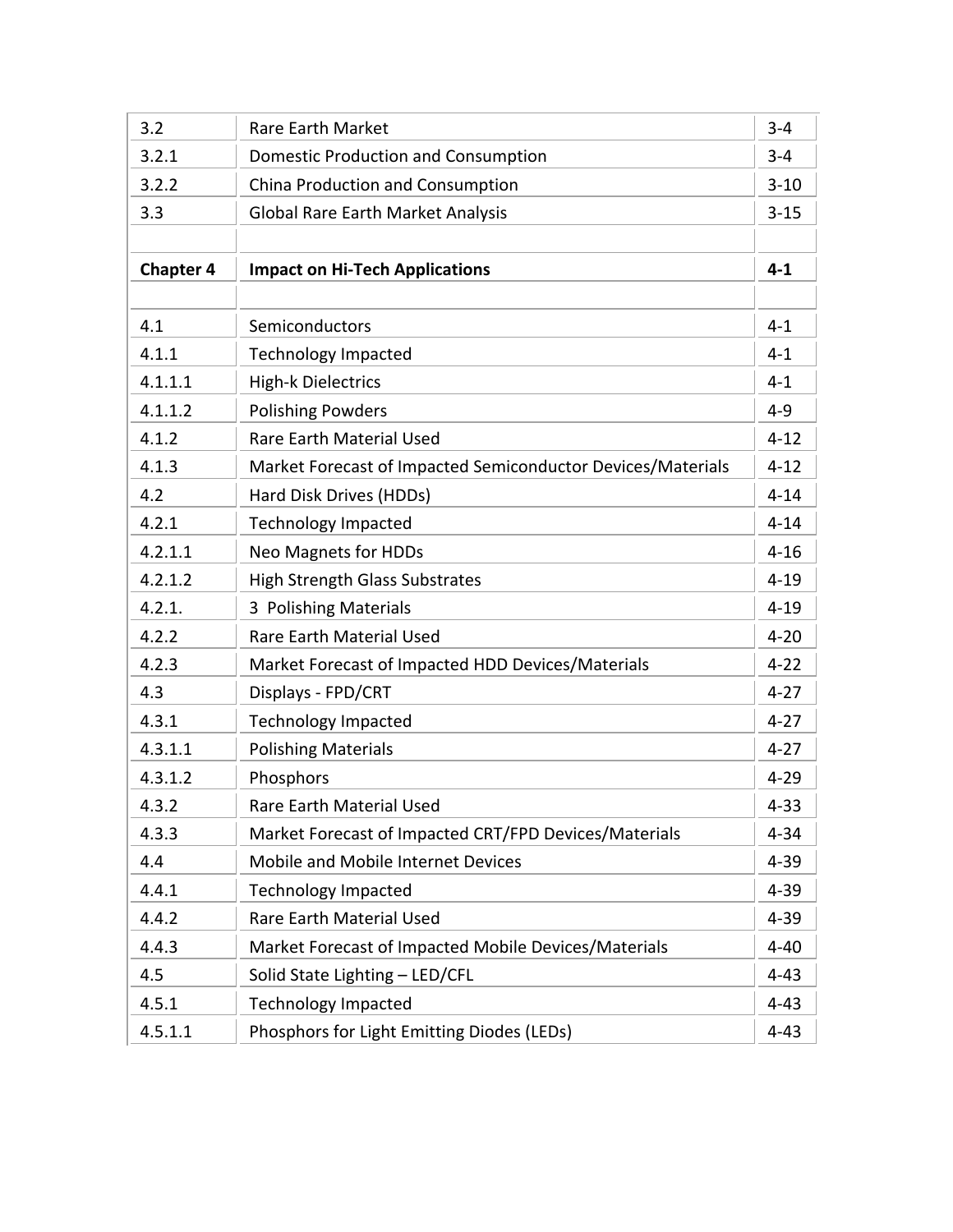| 4.5.1.2    | Phosphors for Compact Fluorescent Lamps (CFL)                                                | $4 - 49$ |
|------------|----------------------------------------------------------------------------------------------|----------|
| 4.5.2      | Rare Earth Material Used                                                                     | $4 - 52$ |
| 4.5.3      | Market Forecast of Impacted LED Devices/Materials                                            | $4 - 53$ |
| 4.6        | Green Technology                                                                             | $4 - 56$ |
| 4.6.1      | <b>Technology Impacted</b>                                                                   | $4 - 56$ |
| 4.6.1.1    | Rare Earths for Hybrid Vehicle Batteries (NiMH)                                              | $4 - 56$ |
| 4.6.1.2    | Neo Magnets for Hybrid Vehicle Electric Motors and Brakes                                    | $4 - 59$ |
| 4.6.1.3    | <b>Neo Magnets for Wind Turbines</b>                                                         | $4 - 61$ |
| 4.6.1.4    | <b>Catalytic Converter for Automobiles</b>                                                   | $4 - 65$ |
| 4.6.2      | <b>Rare Earth Material Used</b>                                                              | $4 - 67$ |
| 4.6.3      | Market Forecast of Impacted Green Devices/Materials                                          | $4 - 70$ |
| 4.6.4      | <b>Other Green Technologies</b>                                                              | $4 - 76$ |
|            |                                                                                              |          |
| Chapter 5. | <b>U.S Strategic Metal Perspective</b>                                                       | $5-1$    |
|            |                                                                                              |          |
| 5.1        | The Application of Rare Earth Metals in National Defense                                     | $5 - 1$  |
| 5.2        | Rare Earth Resources and Production Potential                                                | $5-3$    |
| 5.3        | <b>Supply Chain Issues</b>                                                                   | $5-6$    |
| 5.4        | Rare Earth Legislation in the 111th Congress                                                 | $5 - 10$ |
| 5.4.1      | H.R. 6160, Rare Earths And Critical Materials Revitalization Act Of<br>2010                  | $5 - 10$ |
| 5.4.2      | H.R. 4866, the Rare Earths Transformation Act of 2010                                        | $5 - 11$ |
| 5.4.3      | 3521, Rare Earths Supply Technology and Resources<br>S.<br><b>Transformation Act of 2010</b> | $5 - 13$ |
| 5.4.4      | H.R. 5136, the Fiscal Year 2011 National Defense Authorization<br>Act                        | $5 - 13$ |
| 5.4.5      | P.L. 111-84, the Fiscal Year 2010 National Defense Authorization<br>Act                      | $5 - 15$ |
| 5.4.6      | H.R. 1960, National Defense Authorization Act (NDAA) for<br>FY2014                           |          |
| 5.5        | <b>Possible Policy Options</b>                                                               | $5 - 16$ |
| 5.5.1      | Authorize And Appropriate Funding For A USGS Assessment                                      | $5 - 16$ |
| 5.5.2      | Support And Encourage Greater Exploration For REE                                            | $5 - 16$ |
| 5.5.3      | Challenge China On Its Export Policy                                                         | $5 - 17$ |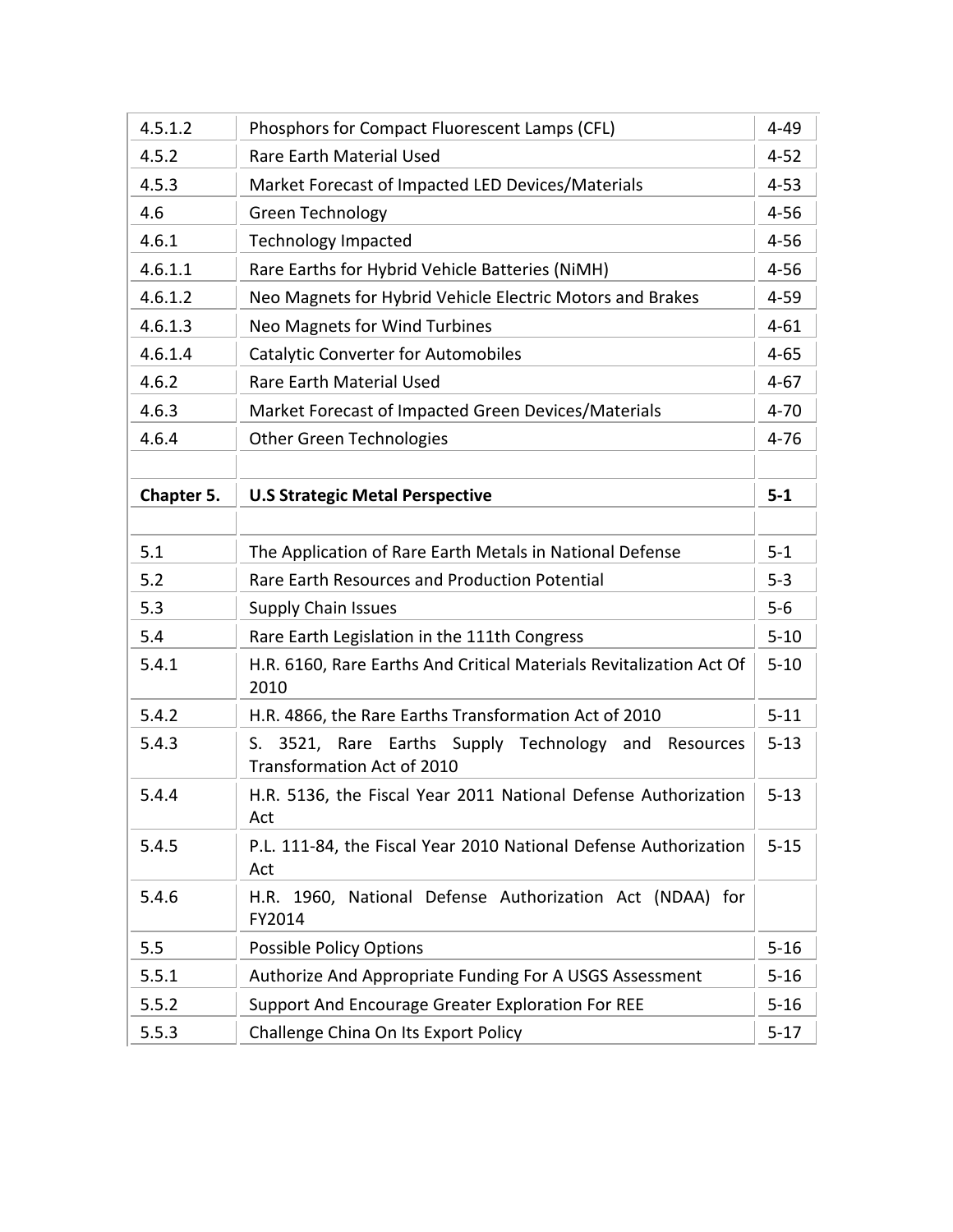| 5.5.4            | Establish A Stockpile                                                                 | $5 - 17$ |
|------------------|---------------------------------------------------------------------------------------|----------|
|                  |                                                                                       |          |
| <b>Chapter 6</b> | <b>European Strategic Metal Perspective</b>                                           | $6-1$    |
|                  |                                                                                       |          |
| 6.1              | <b>Assessing Criticality</b>                                                          | $6-1$    |
| 6.1.1            | <b>Geological And Technical Availability</b>                                          | $6-1$    |
| 6.1.2            | <b>Key Terms And Definitions</b>                                                      | $6 - 2$  |
| 6.1.3            | <b>Geological Availability</b>                                                        | $6 - 3$  |
| 6.1.4            | <b>Technological Development</b>                                                      | $6-5$    |
| 6.1.5            | Geopolitical-Economic Availability                                                    | $6-6$    |
| 6.2              | <b>Results And List Of Critical Raw Materials</b>                                     | $6 - 7$  |
| 6.2.1            | <b>Economic Importance And Supply Risks</b>                                           | $6 - 7$  |
| 6.2.2            | Future Perspectives On Raw Material Demand - Implications Of<br>Technological Change. | $6 - 11$ |
| 6.2.3            | Emerging technologies and raw materials                                               | $6 - 12$ |
|                  |                                                                                       |          |
| <b>Chapter 7</b> | <b>Rebuilding a U.S. Supply Chain</b>                                                 |          |
|                  |                                                                                       |          |
| 7.1              | Non-Chinese Sources of New Rare Earths                                                | $7 - 1$  |
| 7.2              | Impact of Price Hikes by Application                                                  | $7 - 13$ |
|                  |                                                                                       |          |
|                  | <b>List of Tables</b>                                                                 |          |
|                  |                                                                                       |          |
| 1.1              | Selected Rare Earth Element Bearing Products                                          | $1 - 11$ |
| 1.2              | Rare Earths Elements And Some Of Their End Uses                                       | $1 - 13$ |
| 2.1              | <b>Rare Earth Prices</b>                                                              | $2 - 16$ |
| 2.2              | Global Capacity Of Rare Earth Oxides - 2010                                           | $2 - 24$ |
| 2.3              | Global Capacity Of Rare Earth Oxides - 2014                                           | $2 - 25$ |
| 3.1              | <b>U.S. Rare Earth Statistics</b>                                                     | $3 - 5$  |
| 3.2              | <b>Rare Earth Prices</b>                                                              | $3-9$    |
| 3.3              | <b>Rare Earth Elements: World Production And Reserves</b>                             | $3 - 12$ |
| 3.4              | Rare Earth Oxide Capacity                                                             | $3 - 16$ |
| 3.5              | Rare Earth Oxide Capacity                                                             | $3-17$   |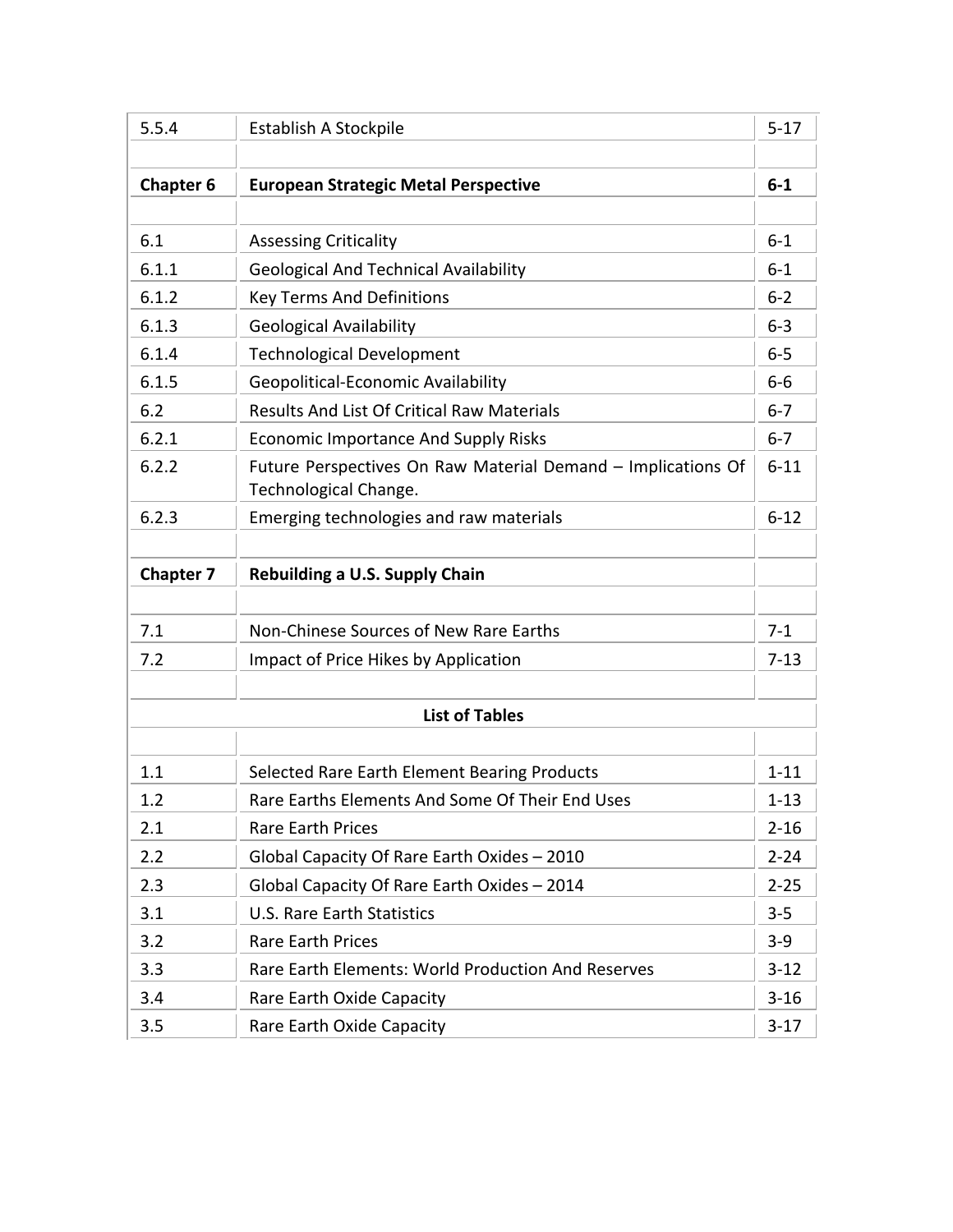| 3.6  | Rare Earth Oxide Demand-Supply                               | $3 - 18$ |
|------|--------------------------------------------------------------|----------|
| 3.7  | Rare Earth Composition By End Use                            | $3 - 26$ |
| 4.1  | Properties Of Rare Earth Ln2O3 Oxides                        | $4 - 4$  |
| 4.2  | <b>Forecast of CMP Slurry</b>                                | $4 - 13$ |
| 4.3  | Demand of Rare Earths for Neo Magnets                        | $4 - 21$ |
| 4.4  | Market Forecast for Hard Disk Drives by Size                 | $4 - 23$ |
| 4.5  | Market Forecast For Ceria Slurry For Glass Disks             | $4 - 26$ |
| 4.6  | Demand of Rare Earths for Polishing Compounts for FPD/CRT    | $4 - 36$ |
| 4.7  | Demand of Rare Earths for Phosphors for FPD/CRT              | $4 - 37$ |
| 4.8  | Market Forecast of FPD/CRT by Type                           | $4 - 38$ |
| 4.9  | Market Forecast of Mobile/MID by Type                        | $4 - 41$ |
| 4.10 | Demand of Rare Earths for Phosphors for CFLs                 | $4 - 54$ |
| 4.11 | Market forecast of Backlight LEDs by Application             | $4 - 55$ |
| 4.12 | Demand of Rare Earths for NiMH Batteries                     | $4 - 71$ |
| 4.13 | Demand of Rare Earths for Neo Magnets                        | $4 - 72$ |
| 4.14 | Demand for Rare Earths for Automobile Catalysts              | $4 - 73$ |
| 5.1  | <b>Rare Earth Elements: World Production And Reserves</b>    | $5-5$    |
| 6.1  | <b>Rare Earth Applications</b>                               | $6-9$    |
| 6.2  | <b>Global Metal Production</b>                               | $6 - 10$ |
|      |                                                              |          |
|      | <b>List of Figures</b>                                       |          |
|      |                                                              |          |
| 1.1  | Periodic Table Of Rare Earth Elements                        | $1 - 2$  |
| 1.2  | Abundance Of The Rare Earth Elements                         | $1-5$    |
| 1.3  | Rare Earth Production Since 1950                             | $1 - 8$  |
| 1.4  | China's Rare Earth Dominance                                 | $1 - 10$ |
| 2.1  | Rare Earth Proportion And Distribution In China              | $2 - 3$  |
| 2.2  | <b>Production Of Rare Earth Concentrates Since 1994</b>      | $2 - 6$  |
| 2.3  | <b>Production Of Smelting Separation Products Since 1999</b> | $2 - 7$  |
| 2.4  | Production Of Rare Earth Metals Since 1988                   | $2 - 8$  |
| 2.5  | Production Of Rare Earth Oxides Since 1950                   | $2 - 9$  |
| 2.6  | Consumption Of Rare Earths Since 1990                        | $2 - 10$ |
| 2.7  | Consumption Structure Of China From 1988                     | $2 - 12$ |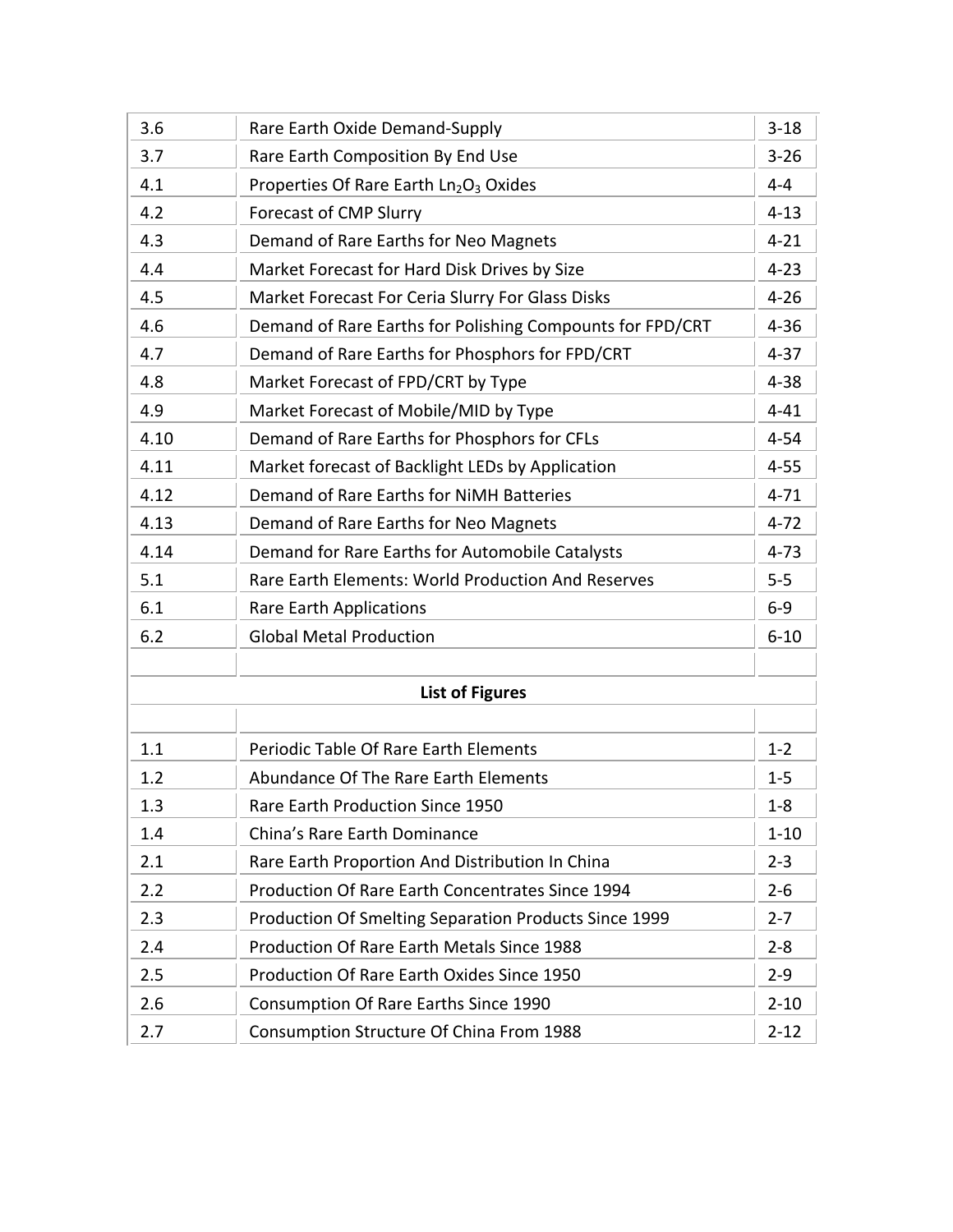| 2.8  | Gross Volume Of Exports From 1979                | $2 - 13$ |
|------|--------------------------------------------------|----------|
| 2.9  | Gross Value Of Exports From 1979                 | $2 - 14$ |
| 3.1  | U.S. Distribution Of Refined Rare Earth Products | $3 - 6$  |
| 3.2  | Rare-Earth Price Index                           | $3 - 8$  |
| 3.3  | Comparison Of Rare Earth Consumption .Between    |          |
|      | China And The World                              | $3 - 14$ |
| 3.4  | <b>Global Supply-Demand Forecast</b>             | $3-19$   |
| 3.5  | <b>ROW Supply-Demand Forecast</b>                | $3 - 20$ |
| 3.6  | REO Distribution By Weight - 2010                | $3 - 21$ |
| 3.7  | REO Distribution By Revenue - 2010               | $3 - 22$ |
| 3.8  | REO Distribution By Weight - 2014                | $3 - 24$ |
| 3.9  | REO Distribution By Revenue - 2014               | $3 - 25$ |
| 3.10 | <b>REE Composition By End Use</b>                | $3 - 27$ |
| 3.11 | Approximate Percentage Content Of Current And    |          |
|      | <b>Prospective Ores</b>                          | $3 - 28$ |
| 4.1  | Illustration of MOSFET and Gate Oxide            | $4 - 2$  |
| 4.2  | <b>STI CMP Using Ceria</b>                       | $4 - 10$ |
| 4.3  | <b>HDD Drive and Neo Magnets</b>                 | $4 - 17$ |
| 4.4  | <b>Glass Media Drive Forecast</b>                | $4 - 24$ |
| 4.5  | <b>Market Forecast For Neo Magnets</b>           | $4 - 25$ |
| 4.6  | Illustration of Phosphors in PDPs                | $4 - 31$ |
| 4.7  | <b>Market Forecast For Neo Magnets</b>           | $4 - 42$ |
| 4.8  | Traditional Design of a 5-mm white LED           | $4 - 45$ |
| 4.9  | Scattered Photon Extraction white LED            | $4 - 46$ |
| 4.10 | Supply Chain for Fluorescent Lighting            | $4 - 51$ |
| 4.11 | Rare Earths Used in Hybrid Vehicles              | $4 - 57$ |
| 4.12 | Hybrid Vehicle Battery (NiMH)                    | $4 - 58$ |
| 4.13 | <b>Hybrid Vehicle Electric Motor and Brakes</b>  | $4 - 60$ |
| 4.14 | <b>Wind Turbine Motor</b>                        | $4 - 62$ |
| 4.15 | <b>Supply Chain for Permanent Magnets</b>        | $4 - 64$ |
| 4.16 | <b>Catalytic Converter for Automobiles</b>       | $4 - 66$ |
| 4.17 | <b>Forecast of Hybrid Vehicles</b>               | $4 - 74$ |
| 4.18 | <b>Forecast of Wind Generators</b>               | $4 - 75$ |